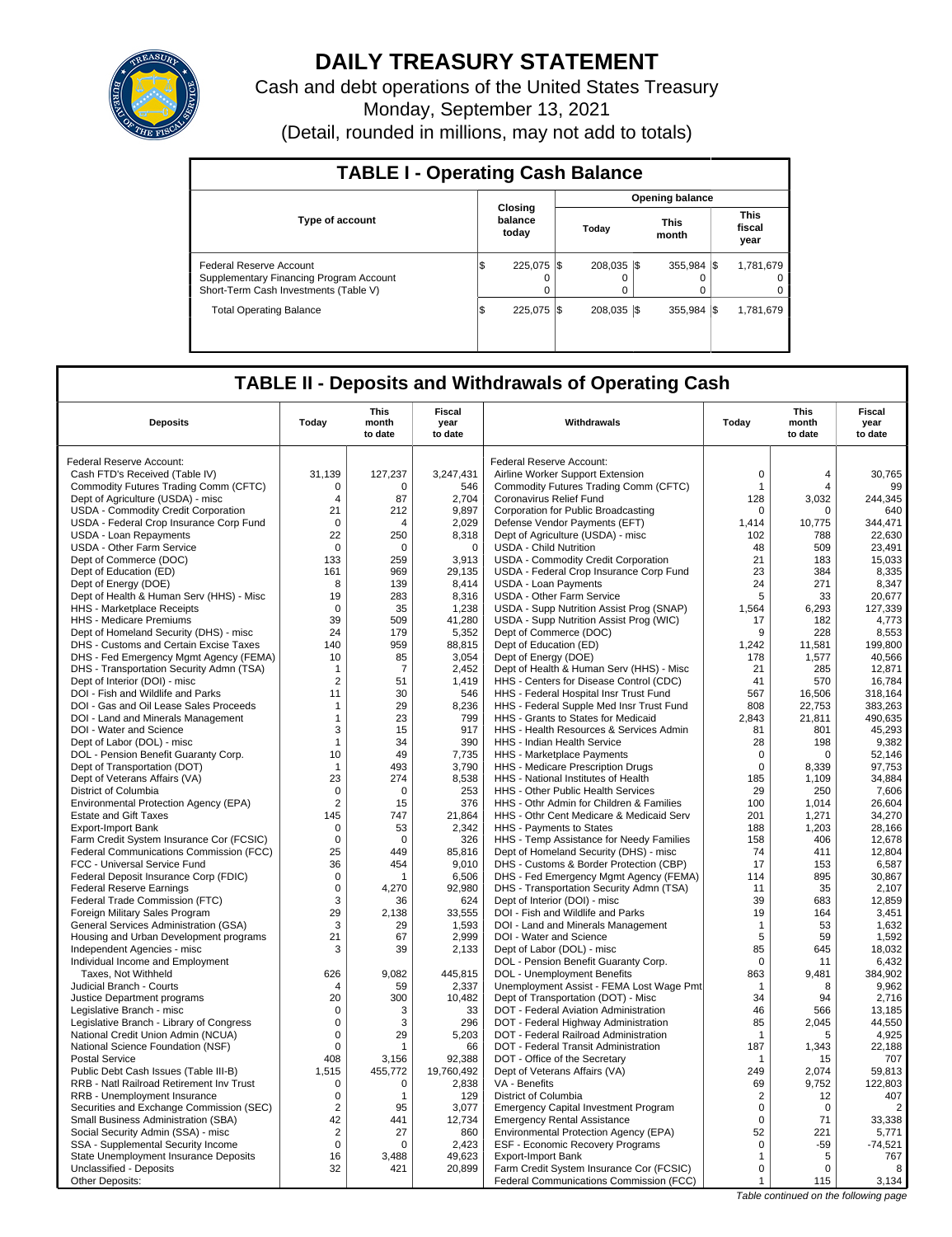| <b>Deposits</b>                                                               | Today    | This<br>month<br>to date | <b>Fiscal</b><br>vear<br>to date | Withdrawals                                                                 | Todav           | This<br>month<br>to date | <b>Fiscal</b><br>vear<br>to date |
|-------------------------------------------------------------------------------|----------|--------------------------|----------------------------------|-----------------------------------------------------------------------------|-----------------|--------------------------|----------------------------------|
| Federal Housing Admin: Note Sales                                             | 79       | 1,034                    | 20.676                           | FCC - Universal Service Fund                                                | 40              | 118                      | 8.104                            |
| International Monetary Fund                                                   | 294      | 294                      | 4,846                            | Federal Deposit Insurance Corp (FDIC)                                       | $\mathbf 0$     | 28                       | 866                              |
|                                                                               |          |                          |                                  | Federal Employees Insurance Payments                                        | 198             | 3,373                    | 85,362                           |
|                                                                               |          |                          |                                  | Federal Salaries (EFT)                                                      | 120             | 7,923                    | 197,238                          |
|                                                                               |          |                          |                                  | Federal Trade Commission (FTC)                                              | $\mathbf{1}$    | 6                        | 535                              |
|                                                                               |          |                          |                                  | General Services Administration (GSA)                                       | 125             | 1,215                    | 26,056                           |
|                                                                               |          |                          |                                  | Housing and Urban Development programs                                      | 109             | 4,581                    | 70,875                           |
|                                                                               |          |                          |                                  | Independent Agencies - misc                                                 | 12              | 125                      | 3,715                            |
|                                                                               |          |                          |                                  | Interest on Treasury Securities                                             | $\Omega$        | 23                       | 285.671                          |
|                                                                               |          |                          |                                  | IRS - Advanced Child Tax Credit (EFT)                                       | $\Omega$        | 6                        | 24.571                           |
|                                                                               |          |                          |                                  | IRS - Economic Impact Payments (EFT)                                        | $\mathbf 0$     | 739                      | 443,419                          |
|                                                                               |          |                          |                                  | IRS Tax Refunds Business (EFT)                                              | 122             | 459                      | 28,876                           |
|                                                                               |          |                          |                                  | IRS Tax Refunds Individual (EFT)                                            | 74              | 4,159                    | 337,094                          |
|                                                                               |          |                          |                                  | Judicial Branch - Courts                                                    | $\overline{4}$  | 32                       | 2,003                            |
|                                                                               |          |                          |                                  | Justice Department programs                                                 | 64              | 1,230                    | 20,660                           |
|                                                                               |          |                          |                                  | Legislative Branch - misc                                                   | $\mathbf{1}$    | 38                       | 1,180                            |
|                                                                               |          |                          |                                  | Legislative Branch - Library of Congress                                    | $\mathbf{1}$    | 9                        | 683                              |
|                                                                               |          |                          |                                  | <b>NASA</b>                                                                 | 48              | 580                      | 18,988                           |
|                                                                               |          |                          |                                  | National Credit Union Admin (NCUA)                                          | $\mathbf{1}$    | 7                        | 2,754                            |
|                                                                               |          |                          |                                  | National Science Foundation (NSF)                                           | 31              | 245                      | 6,560                            |
|                                                                               |          |                          |                                  | Postal Service Money Orders and Other                                       | 228             | 1,513                    | 40,795                           |
|                                                                               |          |                          |                                  | Public Debt Cash Redemp. (Table III-B)                                      | 1,571           | 471,066                  | 18,358,748                       |
|                                                                               |          |                          |                                  | Railroad Retirement Board (RRB) - misc                                      | $\Omega$        | $\mathbf{1}$             | 46                               |
|                                                                               |          |                          |                                  | <b>RRB - Benefit Payments</b>                                               | $\mathbf{1}$    | 1,150                    | 14,036                           |
|                                                                               |          |                          |                                  | Securities and Exchange Commission (SEC)                                    | 3               | 89                       | 1,215                            |
|                                                                               |          |                          |                                  | Small Business Administration (SBA)                                         | 2,125           | 26,065                   | 669.444                          |
|                                                                               |          |                          |                                  | Social Security Admin (SSA) - misc                                          | $\overline{4}$  | 117                      | 4,377                            |
|                                                                               |          |                          |                                  | <b>SSA - Benefits Payments</b>                                              | 60              | 43,080                   | 958,860                          |
|                                                                               |          |                          |                                  | SSA - Supplemental Security Income                                          | 8               | 4,472                    | 54,684                           |
|                                                                               |          |                          |                                  | <b>Transportation Services</b>                                              | 6               | 130                      | 1,268                            |
|                                                                               |          |                          |                                  | Other Withdrawals:                                                          |                 |                          |                                  |
|                                                                               |          |                          |                                  | Agency for Internat'l Development                                           | 54              | 519                      | 20,565                           |
|                                                                               |          |                          |                                  | Unclassified                                                                | 1,053           | 10,888                   | 325,022                          |
| <b>Total Other Deposits</b><br>Change in Balance of Uncollected               | 373      | 1,959                    | 79,382                           | Total, Other Withdrawals                                                    | 1,107           | 32,460                   | 731,262                          |
| Funds                                                                         | 0        | 0                        | $\pmb{0}$                        |                                                                             |                 |                          |                                  |
| <b>Transfers from Depositaries</b>                                            | 0        | 0                        | 0                                | <b>Transfers to Depositaries</b>                                            | 0               | 0                        | 0                                |
| <b>Total Federal Reserve Account</b>                                          | 35,084   | 615,348                  | 24,244,721                       | <b>Total Federal Reserve Account</b>                                        | 18,045          | 746,257                  | 25,801,325                       |
| Short-Term Cash Investments:<br><b>Transfers from Federal Reserve Account</b> | $\Omega$ | $\Omega$                 | $\Omega$                         | Short-Term Cash Investments:<br><b>Transfers to Federal Reserve Account</b> | $\Omega$        | $\Omega$                 |                                  |
| (Table V)<br>Total Deposits (excluding transfers)                             | 35.084   |                          | 615,348 \$24,244,721             | (Table V)<br>Total Withdrawals (excluding transfers)                        | $18.045$ \\$    |                          | 746,257 \$ 25,801,325            |
|                                                                               |          |                          |                                  |                                                                             |                 |                          |                                  |
|                                                                               |          |                          |                                  | Net Change in Operating Cash Balance                                        | \$<br>17,040 \$ |                          | $-130,909$ \$ $-1,556,604$       |

|                                                                                                                                                                                                                                                                                                                                                                                                                                                | <b>TABLE III-A - Public Debt Transactions</b>                        |                                                                                             |                                                                                                                                |                                                                                                                                                                                                                                                                                                                                                                        |                                                          |                                                                                                                        |                                                                                                                                                      |  |  |  |  |
|------------------------------------------------------------------------------------------------------------------------------------------------------------------------------------------------------------------------------------------------------------------------------------------------------------------------------------------------------------------------------------------------------------------------------------------------|----------------------------------------------------------------------|---------------------------------------------------------------------------------------------|--------------------------------------------------------------------------------------------------------------------------------|------------------------------------------------------------------------------------------------------------------------------------------------------------------------------------------------------------------------------------------------------------------------------------------------------------------------------------------------------------------------|----------------------------------------------------------|------------------------------------------------------------------------------------------------------------------------|------------------------------------------------------------------------------------------------------------------------------------------------------|--|--|--|--|
| <b>Issues</b>                                                                                                                                                                                                                                                                                                                                                                                                                                  | Today                                                                | <b>This</b><br>Fiscal<br>month<br>year<br>to date<br>to date                                |                                                                                                                                | <b>Redemptions</b>                                                                                                                                                                                                                                                                                                                                                     | Today                                                    | <b>This</b><br>month<br>to date                                                                                        | Fiscal<br>year<br>to date                                                                                                                            |  |  |  |  |
| Marketable:<br>Bills:<br><b>Regular Series</b><br><b>Cash Management Series</b><br>Notes<br><b>Bonds</b><br>Inflation-Protected Securities Increment<br><b>Federal Financing Bank</b><br>Nonmarketable:<br>United States Savings Securities:<br>Cash Issue Price<br>Interest Increment<br>Government Account Series<br>Hope Bonds<br><b>Domestic Series</b><br><b>Foreign Series</b><br>State and Local Series<br>Other<br><b>Total Issues</b> | $-1$ $\sqrt{3}$<br>0<br>785<br>6<br>202,691<br>1,510<br>$204,991$ \$ | $321,528$ \$<br>120,003<br>3,619<br>41<br>312<br>1,717,691<br>667<br>13,614<br>2,177,475 \$ | 10,210,520<br>4,380,148<br>3,997,163<br>668,265<br>79,926<br>1,403<br>3,928<br>97,421,881<br>117,971<br>393,883<br>117,275,110 | Marketable:<br><b>Bills</b><br><b>Notes</b><br><b>Bonds</b><br><b>Federal Financing Bank</b><br>Nonmarketable:<br>United States Savings Securities<br><b>Government Account Series</b><br>Hope Bonds<br><b>Domestic Series</b><br><b>Foreign Series</b><br><b>State and Local Series</b><br>Other<br><b>Total Redemptions</b><br>Net Change in Public Debt Outstanding | $\Omega$<br>40<br>203,456<br>18<br>1,513<br>$205,027$ \$ | 454,527 \$<br>\$<br>O<br>0<br>341<br>1,706,482<br>0<br>2,613<br>13,586<br>2,177,548 \$<br>$-36$ $\sqrt{3}$<br>$-73$ \$ | 15,594,458<br>2,162,836<br>29,649<br>1,209<br>9.977<br>97,433,301<br>$\Omega$<br>71,549<br>$\Omega$<br>96,961<br>393,318<br>115,793,257<br>1,481,853 |  |  |  |  |
|                                                                                                                                                                                                                                                                                                                                                                                                                                                |                                                                      |                                                                                             |                                                                                                                                |                                                                                                                                                                                                                                                                                                                                                                        |                                                          |                                                                                                                        |                                                                                                                                                      |  |  |  |  |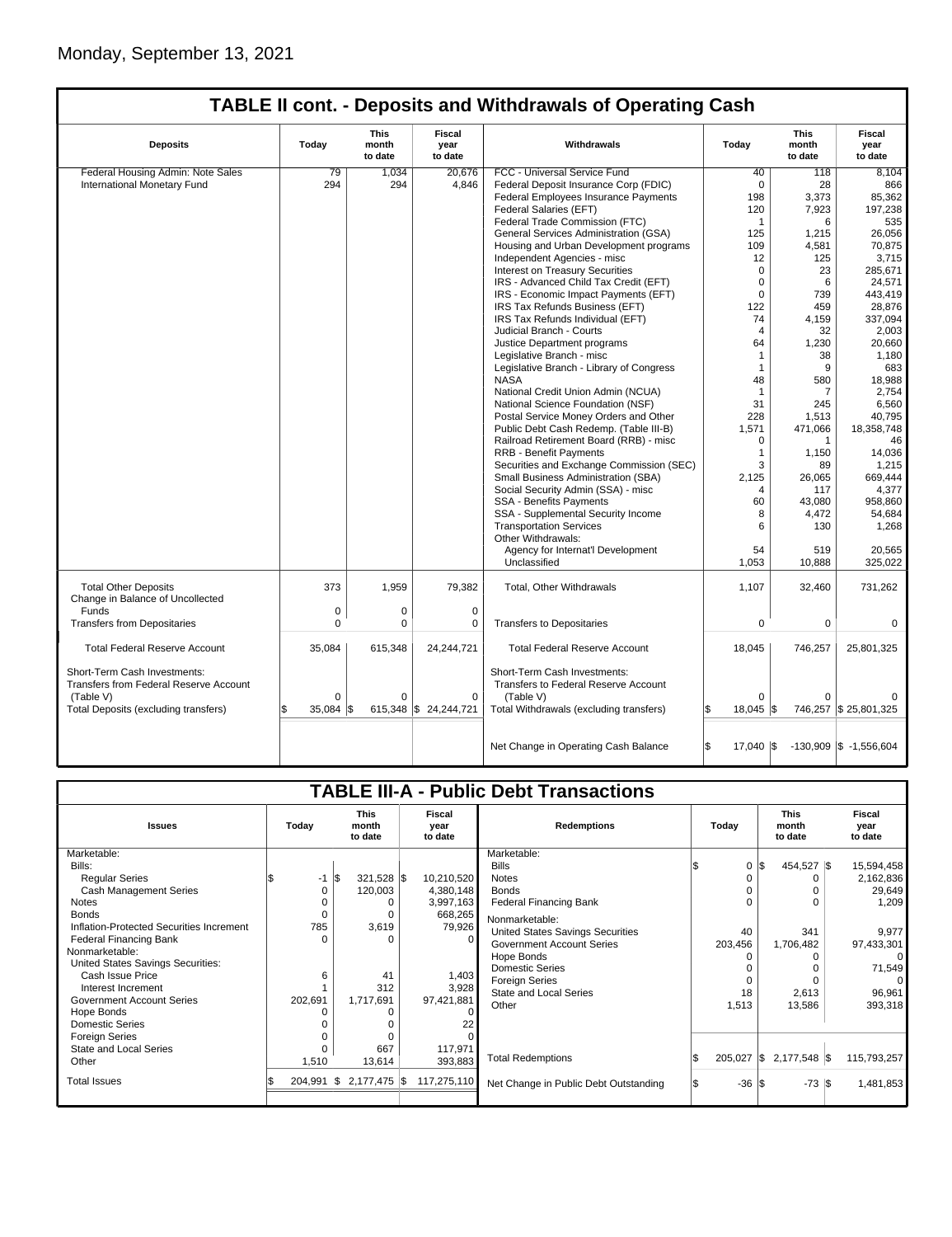| <b>TABLE III-B - Adjustment of Public Debt</b><br><b>Transactions to Cash Basis</b>                                                                                                                                                                                                                                                      |           |                                                 |           |                                            |                                                                          |                                 |                           |  |  |
|------------------------------------------------------------------------------------------------------------------------------------------------------------------------------------------------------------------------------------------------------------------------------------------------------------------------------------------|-----------|-------------------------------------------------|-----------|--------------------------------------------|--------------------------------------------------------------------------|---------------------------------|---------------------------|--|--|
| <b>Transactions</b>                                                                                                                                                                                                                                                                                                                      | Today     |                                                 |           |                                            |                                                                          | <b>This</b><br>month<br>to date | Fiscal<br>year<br>to date |  |  |
| Public Debt Cash Issues:<br>Public Debt Issues (Table III-A)<br>Premium on New Issues<br>Discount on New Issues:<br>Bills (-)<br>Bonds and Notes (-)<br>Federal Financing Bank (-)<br>Government Account Transactions (-)<br>Hope Bonds (-)                                                                                              | l\$       | 204,991<br>n<br>0<br>o<br>O<br>202,691          | l\$       | 0<br>81<br>$\Omega$<br>0<br>1,717,691<br>n | 2,177,475   \$17,275,110<br>22,224<br>2,781<br>29,890<br>97,421,881      |                                 |                           |  |  |
| Interest Increment on United States<br>Savings Securities (-)<br>Inflation-Protected Securities Increment<br><b>Total Public Debt Cash Issues</b><br>Deposited in Federal Reserve Account                                                                                                                                                | S.        | 1<br>785<br>1,515                               | 1\$       | 312<br>3,619                               | 3.928<br>78,362<br>455,772 \$19,760,492                                  |                                 |                           |  |  |
| <b>Public Debt Cash Redemptions:</b><br>Public Debt Redemptions (Table III-A)<br>Premium on Debt Buyback Operation<br>Discount on Debt Buyback Operation (-)<br>Federal Financing Bank (-)<br>Government Account Transactions (-)<br>Hope Bonds (-)<br><b>Total Public Debt Cash Redemptions</b><br>Withdrawn from Federal Reserve Acct. | \$<br>l\$ | 205.027<br>0<br>o<br>0<br>203,456<br>O<br>1,571 | \$<br>I\$ | O<br>o<br>o<br>1,706,482<br>ი              | 2,177,548 \\$15,793,257<br>1,209<br>97,433,301<br>471,066   \$18,358,748 |                                 |                           |  |  |

| <b>TABLE III-C - Debt Subject to Limit</b>                                        |                           |                                                           |                           |                           |  |  |  |  |  |  |
|-----------------------------------------------------------------------------------|---------------------------|-----------------------------------------------------------|---------------------------|---------------------------|--|--|--|--|--|--|
|                                                                                   | Closing                   | Opening balance                                           |                           |                           |  |  |  |  |  |  |
| <b>Balance Transactions</b>                                                       | balance<br>today          | Today                                                     | <b>This</b><br>month      | Fiscal<br>year            |  |  |  |  |  |  |
| Debt Held by the Public<br>Intragovernmental Holdings<br><b>Total Public Debt</b> | \$22,289,670<br>6.137.574 | \$22,293,298<br>6.133.982                                 | \$22,254,544<br>6,172,774 | \$21,018,952<br>5.926.439 |  |  |  |  |  |  |
| Outstanding<br>Less: Debt Not<br>Subject to Limit:                                | 28,427,244                | 28,427,279                                                | 28,427,317                | 26,945,391                |  |  |  |  |  |  |
| Other Debt                                                                        | 478                       | 478                                                       | 478                       | 478                       |  |  |  |  |  |  |
| <b>Unamortized Discount</b>                                                       | 19,275                    | 19,311                                                    | 19,348                    | 17,271                    |  |  |  |  |  |  |
| <b>Federal Financing Bank</b>                                                     | 6,053                     | 6,053                                                     | 6,053                     | 7,262                     |  |  |  |  |  |  |
| Hope Bonds<br>Plus: Other Debt Subject to Limit<br>Guaranteed Debt of             | $\Omega$                  | O                                                         | n                         | U                         |  |  |  |  |  |  |
| Government Agencies                                                               | 0                         | 0                                                         | 0                         | 0                         |  |  |  |  |  |  |
| <b>Total Public Debt</b><br>Subject to Limit                                      |                           | \$28,401,438   \$28,401,438   \$28,401,438   \$26,920,380 |                           |                           |  |  |  |  |  |  |
| <b>Statutory Debt Limit</b>                                                       | \$28,401,463              | \$28,401,463                                              | \$28,401,463              | SUSP-1                    |  |  |  |  |  |  |
|                                                                                   |                           |                                                           |                           |                           |  |  |  |  |  |  |

| See Footnote |
|--------------|
|--------------|

| <b>TABLE IV - Federal Tax Deposits</b>                                                                                                                                                                                                        |                      |                                                                                                |                                                                      |  |  |  |  |  |  |  |
|-----------------------------------------------------------------------------------------------------------------------------------------------------------------------------------------------------------------------------------------------|----------------------|------------------------------------------------------------------------------------------------|----------------------------------------------------------------------|--|--|--|--|--|--|--|
| Classification                                                                                                                                                                                                                                | Today                | <b>This</b><br>month<br>to date                                                                | Fiscal<br>year<br>to date                                            |  |  |  |  |  |  |  |
| Withheld Income and Employment Taxes<br><b>Individual Income Taxes</b><br><b>Railroad Retirement Taxes</b><br>Excise Taxes<br><b>Corporation Income Taxes</b><br><b>Federal Unemployment Taxes</b><br>Estate and Gift Taxes & Misc IRS Rcpts. | \$<br>6,003<br>6,845 | 17,693 \$<br>106,360 \$<br>13,094<br>207<br>70<br>533<br>1,287<br>12,219<br>15<br>1<br>3<br>52 | 2,604,216<br>347,001<br>5,070<br>68,198<br>322,061<br>6,369<br>4,590 |  |  |  |  |  |  |  |
| Total                                                                                                                                                                                                                                         | \$<br>31,149         | 1\$<br>133,234                                                                                 | l\$<br>3,357,504                                                     |  |  |  |  |  |  |  |
| Cash Federal Tax Deposits:<br><b>Direct</b><br><b>Through Depositaries</b>                                                                                                                                                                    | \$<br>30,949         | l\$<br>190<br>$544$ $\sqrt{5}$<br>126,694                                                      | 29,005<br>3,218,426                                                  |  |  |  |  |  |  |  |
| Total Cash FTD's                                                                                                                                                                                                                              | \$<br>31,139         | l\$<br>127,237                                                                                 | l\$<br>3,247,431                                                     |  |  |  |  |  |  |  |
| Inter-agency Transfers                                                                                                                                                                                                                        |                      | 10<br>5,996                                                                                    | 110,073                                                              |  |  |  |  |  |  |  |
| Total                                                                                                                                                                                                                                         | \$<br>31,149         | İ\$<br>133,234                                                                                 | 1\$<br>3,357,504                                                     |  |  |  |  |  |  |  |
|                                                                                                                                                                                                                                               |                      |                                                                                                |                                                                      |  |  |  |  |  |  |  |

|                                                          |   |   |                 |          | <i><b>JEE FUULIUIE</b></i> |  |  |  |
|----------------------------------------------------------|---|---|-----------------|----------|----------------------------|--|--|--|
| <b>TABLE V - Short-Term Cash Investments</b>             |   |   |                 |          |                            |  |  |  |
| <b>Type of Depositary</b><br><b>Balance Transactions</b> |   |   |                 |          | <b>Total</b>               |  |  |  |
|                                                          | А |   | в               | c        |                            |  |  |  |
| Opening Balance Today<br>Deposits:                       |   | 0 | 1\$<br>$\Omega$ | 0<br>1\$ | l\$                        |  |  |  |
| <b>Transfers to Depositaries</b>                         |   | O | 0               | 0        |                            |  |  |  |
| <b>Special Direct Investment</b>                         |   | O | 0               | 0        |                            |  |  |  |
| Term Investment                                          |   | O | $\Omega$        | O        |                            |  |  |  |
| Repo Investment                                          |   | O | $\Omega$        | O        |                            |  |  |  |
| Withdrawals:                                             |   |   |                 |          |                            |  |  |  |
| <b>Treasury Initiated</b>                                |   | O | $\Omega$        | O        |                            |  |  |  |
| Depositary Initiated                                     |   | O | 0               | 0        |                            |  |  |  |
| <b>Special Direct Investment</b>                         |   | U | 0               | 0        |                            |  |  |  |
| <b>Term Investment</b>                                   |   | O | 0               | O        |                            |  |  |  |
| Repo Investment                                          |   | 0 | $\Omega$        | 0        |                            |  |  |  |
| Closing Balance Today                                    |   | 0 | I\$<br>0        | I\$<br>0 | I\$                        |  |  |  |

| <b>TABLE VI - Income Tax Refunds Issued</b> |    |       |    |                                 |                           |         |  |  |  |
|---------------------------------------------|----|-------|----|---------------------------------|---------------------------|---------|--|--|--|
| <b>Classification</b>                       |    | Today |    | <b>This</b><br>month<br>to date | Fiscal<br>year<br>to date |         |  |  |  |
| IRS - Advanced Child Tax Credit (Checks)    | 13 | 0     | 13 | 0                               | 125                       | 6.160   |  |  |  |
| IRS - Advanced Child Tax Credit (EFT)       |    | 0     |    | 6                               |                           | 24.571  |  |  |  |
| IRS - Economic Impact Payments (Checks)     |    | 209   |    | 493                             |                           | 86.555  |  |  |  |
| IRS - Economic Impact Payments (EFT)        |    | 0     |    | 739                             |                           | 443.419 |  |  |  |
| IRS Tax Refunds Business (Checks)           |    | 92    |    | 1.769                           |                           | 65.065  |  |  |  |
| IRS Tax Refunds Business (EFT)              |    | 122   |    | 459                             |                           | 28,876  |  |  |  |
| IRS Tax Refunds Individual (Checks)         |    | 752   |    | 1,867                           |                           | 63.797  |  |  |  |
| IRS Tax Refunds Individual (EFT)            |    | 74    |    | 4.159                           |                           | 337.094 |  |  |  |
|                                             |    |       |    |                                 |                           |         |  |  |  |

### **Daily Treasury Statement Footnotes:**

#### **General Footnotes and Statements:**

This statement summarizes the United States Treasury's cash and debt operations for the Federal Government. Treasury's operating cash is maintained in an account at the Federal Reserve Bank of New York and in short-term cash investments. Treasury minimized and then suspended its short-term cash investment program beginning in November 2008, but anticipates investing again when market conditions warrant. Major information sources include: Federal Reserve Banks, Treasury Regional Financial Centers, Internal Revenue Service Centers, various electronic systems, and information on the Public Debt. Information is presented on a modified cash basis. Deposits are reflected as received and withdrawals are reflected as processed.SOURCE: Bureau of the Fiscal Service, Department of the Treasury. Note: The Daily Treasury Statement (DTS) is available by 4:00 p.m. the following business day on the Fiscal Service website https://fiscal.treasury.gov/reports-statements/dts/. For more information, call the Cash Reporting Branch at 202-874-9789.

#### **TABLE III-A – Public Debt Transactions**

Stated at face value except for savings and retirement plan securities which are stated at current redemption value.